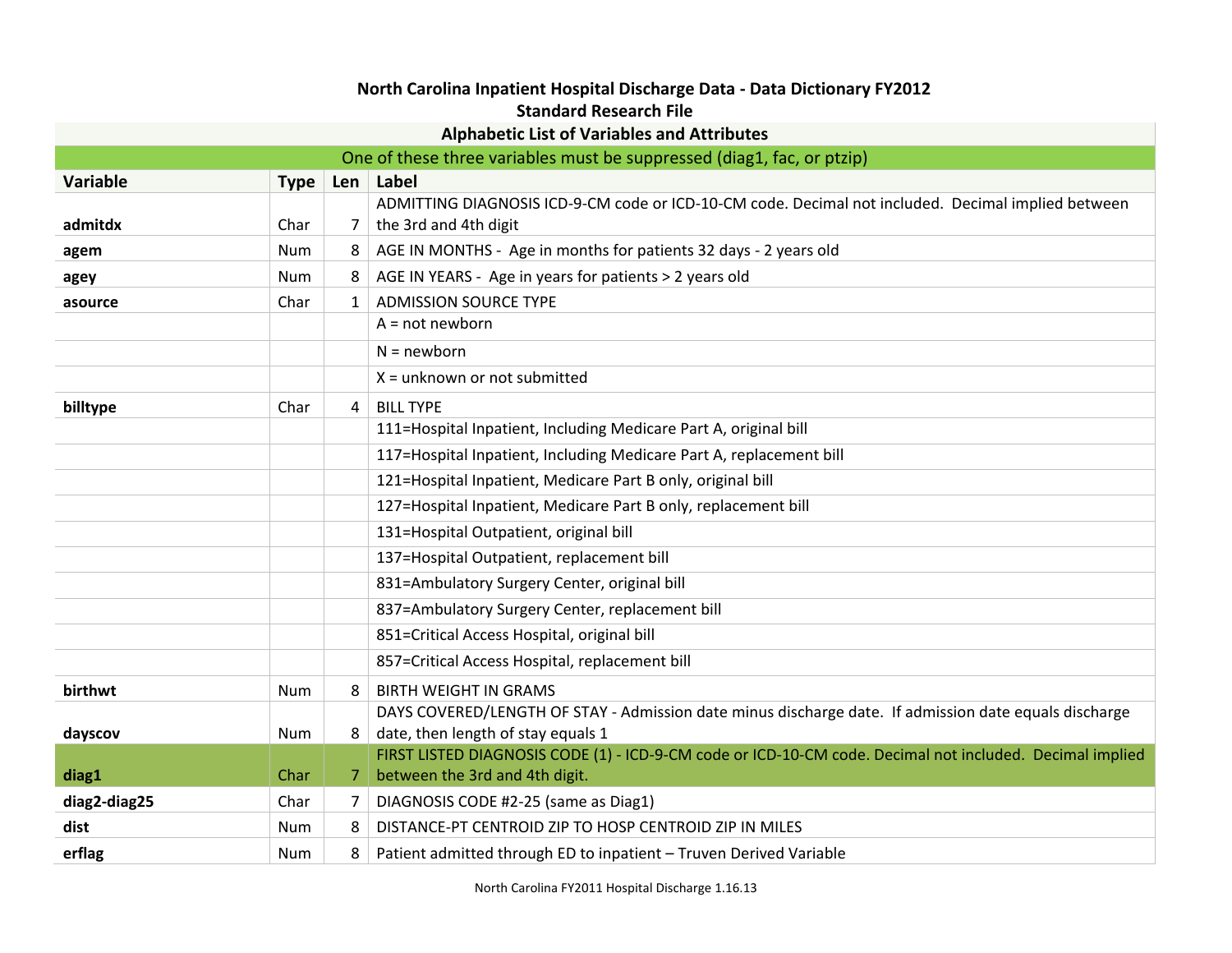|           |      |                | PRESENCE OF ER REV CODE (045x) =1                                                        |
|-----------|------|----------------|------------------------------------------------------------------------------------------|
| ethnicity | Char | $\overline{2}$ | <b>ETHNICITY</b>                                                                         |
|           |      |                | 1=Non-Hispanic                                                                           |
|           |      |                | 2=Hispanic                                                                               |
| fac       | Char | 11             | FACILITY ID - Hospital identification number                                             |
| fyear     | Char | 6              | FISCAL YEAR - Four digit fiscal year                                                     |
| hcfadrg   | Char | 6              | <b>CMS Diagnosis-Related Groups (DRG)</b>                                                |
| hcfamdc   | Char | 6              | <b>CMS Major Diagnostic Categories (MDC)</b>                                             |
|           |      |                | 0=Ungroupable                                                                            |
|           |      |                | 1=Diseases and disorders of the nervous system                                           |
|           |      |                | 2=Diseases and disorders of the eye                                                      |
|           |      |                | 3=Diseases and disorders of the ear, nose, mouth and throat                              |
|           |      |                | 4=Diseases and disorders of the respiratory system                                       |
|           |      |                | 5=Diseases and disorders of the circulatory system                                       |
|           |      |                | 6=Diseases and disorders of the digestive system                                         |
|           |      |                | 7=Diseases and disorders of the hepatobiliary system and pancreas                        |
|           |      |                | 8=Diseases and disorders of the musculoskeletal system and connective tissue             |
|           |      |                | 9=Diseases and disorders of the skin, subcutaneous tissue and breast                     |
|           |      |                | 10=Endocrine, nutritional and metabolic diseases and disorders                           |
|           |      |                | 11=Diseases and disorders of the kidney and urinary tract                                |
|           |      |                | 12=Diseases and disorders of the male reproductive system                                |
|           |      |                | 13=Diseases and disorders of the female reproductive system                              |
|           |      |                | 14=Pregnancy, childbirth and the puerperium                                              |
|           |      |                | 15=Newborns and other neonates with conditions originating in the perinatal period       |
|           |      |                | 16=Diseases and disorders of the blood, blood forming organs and immunological disorders |
|           |      |                | 17=Myeloproliferative diseases and disorders, and poorly differentiated neoplasms        |
|           |      |                | 18=Infectious and parasitic diseases (systemic or unspecified sites)                     |
|           |      |                | 19=Mental diseases and disorders                                                         |
|           |      |                | 20=Alcohol/drug use and alcohol/drug induced organic mental disorders                    |
|           |      |                | 21=Injuries, poisonings and toxic effects of drugs                                       |
|           |      |                | 22=Burns                                                                                 |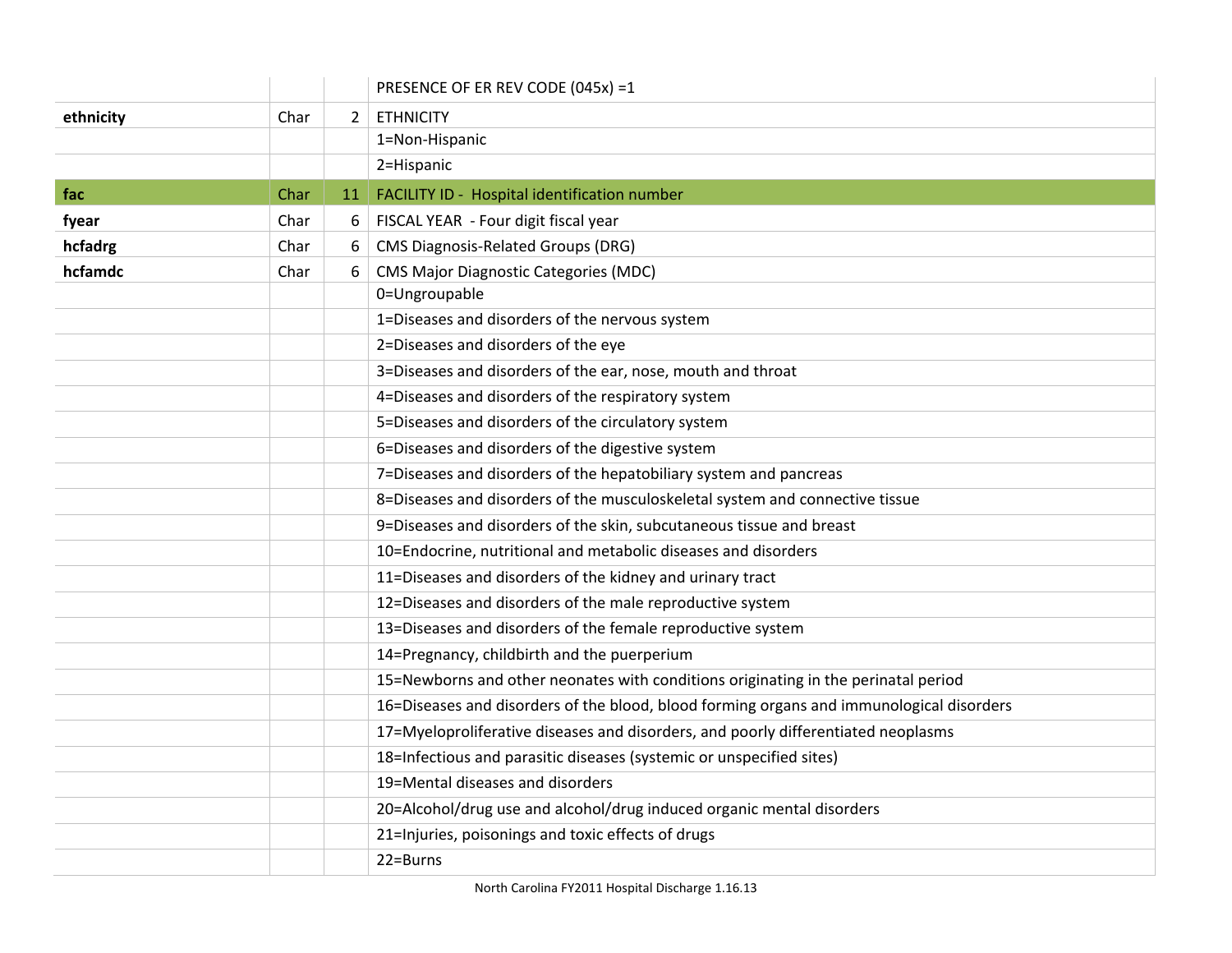|        |      |                | 23=Factors influencing health status and other contacts with health services                                                |
|--------|------|----------------|-----------------------------------------------------------------------------------------------------------------------------|
|        |      |                | 24=Multiple significant trauma                                                                                              |
|        |      |                | 25=Human immunodeficiency virus infections                                                                                  |
| orflag | Num  | 8              | Indication of Operating Room Use during stay, Truven Derived Variable<br>PRESENCE OF Operating Room (OR REV CODE (036x) = 1 |
| patst  | Char | $\overline{2}$ | <b>PATIENT STATE - State Abbreviation</b>                                                                                   |
| payer1 | Char | $\overline{2}$ | PRIMARY PAYER CODE - State-specific payer code                                                                              |
|        |      |                | 09=Self Pay (historical P)                                                                                                  |
|        |      |                | 10=Central Certification (historical F)                                                                                     |
|        |      |                | 11=Other Non-Federal Program (historical X)                                                                                 |
|        |      |                | 12=Preferred Provider Organization (PPO) (historical Z)                                                                     |
|        |      |                | 13=Point of Service (POS) (historical Y)                                                                                    |
|        |      |                | 14=Exclusive Provider Organization (EPO) (historical J)                                                                     |
|        |      |                | 15=Indemnity Insurance (Historical L)                                                                                       |
|        |      |                | 16=Health Maintenance Organization (HMO) Medicare Risk (Historical K)                                                       |
|        |      |                | (A/AM=historical automobile medical)                                                                                        |
|        |      |                | BL=Blue Cross & Blue Shield (historical B)                                                                                  |
|        |      |                | CH=Champus (historical C)                                                                                                   |
|        |      |                | CI=Commercial Insurance (historical I)                                                                                      |
|        |      |                | DS=Disability (historical G)                                                                                                |
|        |      |                | HM=Health Maintenance Organization (HMO) (historical H)                                                                     |
|        |      |                | LI=Liability (historical Q)                                                                                                 |
|        |      |                | LM=Liability Medical (historical R)                                                                                         |
|        |      |                | MA=Medicare Part A (historical M)                                                                                           |
|        |      |                | MB=Medicare Part B (historical T)                                                                                           |
|        |      |                | MC=Medicaid (historical D)                                                                                                  |
|        |      |                | (N=historical other government)                                                                                             |
|        |      |                | OF=Other federal program (historical V)                                                                                     |
|        |      |                | (S=historical self insured)                                                                                                 |
|        |      |                | TV=Title V (historical 1)                                                                                                   |
|        |      |                | VA=Veteran Administration Plan (historical 2)                                                                               |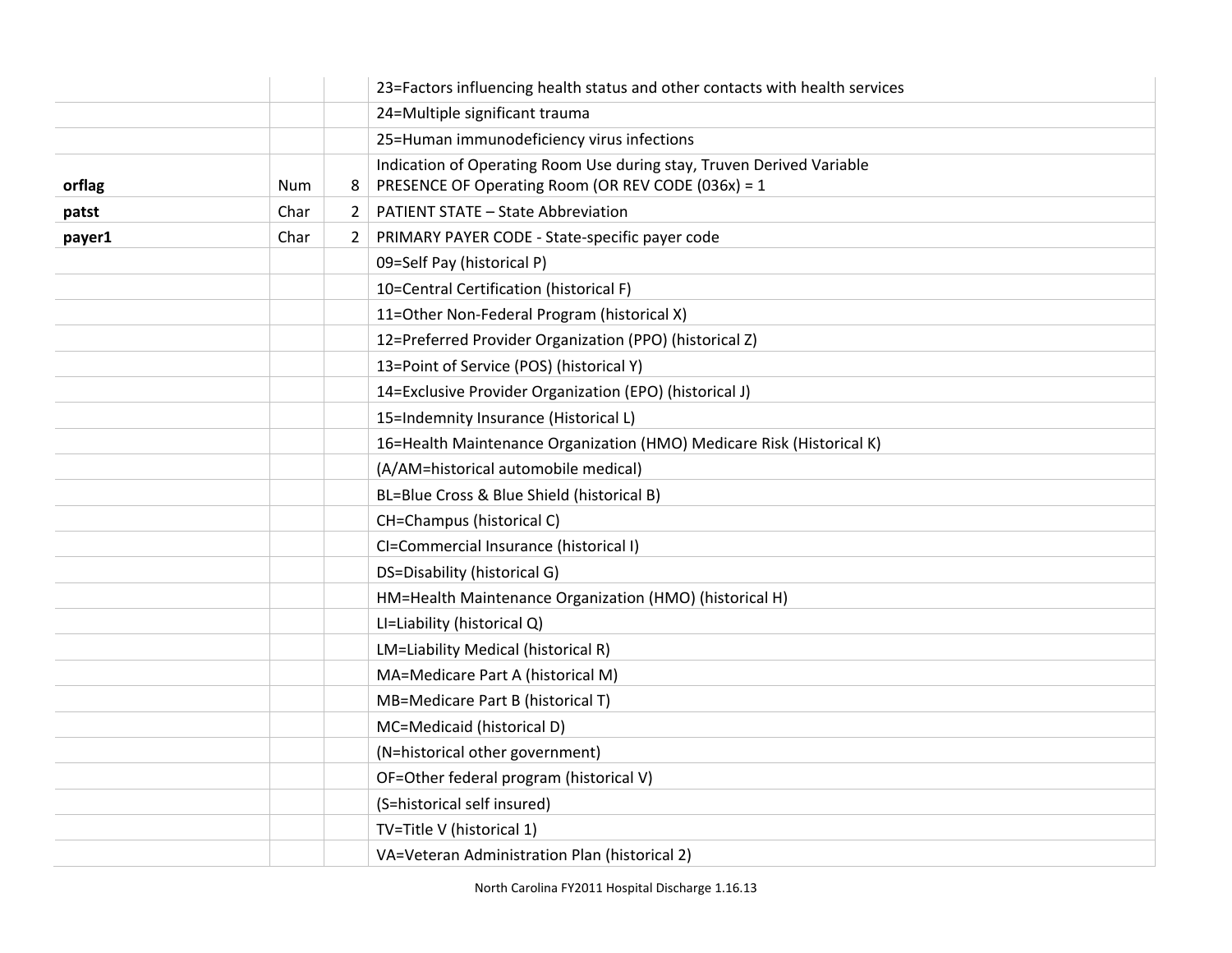|            |            |                | WC=Workers Compensation Health Claim (historical W)                                                           |
|------------|------------|----------------|---------------------------------------------------------------------------------------------------------------|
|            |            |                | ZZ=Mutually defined unknown (historical U)                                                                    |
| payer2-3   | Char       | $\overline{2}$ | PAYER CODE 2-3 - secondary payer sources, same as payer1                                                      |
| paysub1-3  | Char       | 4              | PAYER SUBCLASS 1-3 - Payer sub-classification code                                                            |
| poa1       | Char       | $\mathbf{1}$   | Present on Admission Indicator (related to diag1-25)                                                          |
|            |            |                | Y = Yes; present at time of inpatient admission                                                               |
|            |            |                | $N = No$ ; not present at time of inpatient                                                                   |
|            |            |                | admission                                                                                                     |
|            |            |                | U = Unknown; documentation insufficient to                                                                    |
|            |            |                | determine if condition was POA                                                                                |
|            |            |                | W = Clinically undetermined; provider unable                                                                  |
|            |            |                | to determine clinically whether condition                                                                     |
|            |            |                | was POA or not                                                                                                |
|            |            |                | 1 = Exempt, This diagnosis code is exempt from                                                                |
|            |            |                | POA reporting                                                                                                 |
| Poa2-25    | Char       | $\mathbf{1}$   | Same as POA1                                                                                                  |
|            |            |                | FIRST LISTED PROCEDURE CODE - ICD-9-CM Procedure Code or ICD10-PCS procedure code. Decimal not                |
| proccd1    | Char       | 7              | included. The decimal is implied between the 2nd and 3rd digits.                                              |
| proccd2-20 | Char       | 7              | PROCEDURE CODE #2-20 - same as proccd1                                                                        |
|            |            |                | DAYS FROM ADMIT TO PROCCD1 - The number of days elapsed from the admission date to the procedure              |
|            |            |                | date. A procedure can take place up to 2 days prior to the admission date. Thus, this number can be negative. |
| procdy1    | Num        | 8              | Zeros indicate the procedure is performed on the admission date.                                              |
| procdy2-20 | <b>Num</b> | 8              | DAYS FROM ADMIT TO PROCCD2-20 (same as procdy1)                                                               |
| ptcnty     | Char       | 3              | PATIENT COUNTY - 3 digit FIPS COUNTY CODE                                                                     |
| race       | Char       | $\mathbf{1}$   | <b>RACE</b>                                                                                                   |
|            |            |                | 1=American Indian (historical 1)                                                                              |
|            |            |                | 2=Asian (historical 2)                                                                                        |
|            |            |                | 3=Black or African-American (historical 3)                                                                    |
|            |            |                | 4=Native Hawaiian or Pacific Islander (historical 2)                                                          |
|            |            |                | 5=Caucasian (historical 4)                                                                                    |
|            |            |                | 6=Other race                                                                                                  |
|            |            |                | 9=Patient declined or unavailable                                                                             |
| revchg1    | Num        | 8              | ROUTINE CHARGES - Routine charges, sum of revenue codes 101,110 - 179                                         |
| revchg2    | Num        | 8              | ICU/CCU CHARGES - ICU / CCU charges, sum of revenue codes 200-219                                             |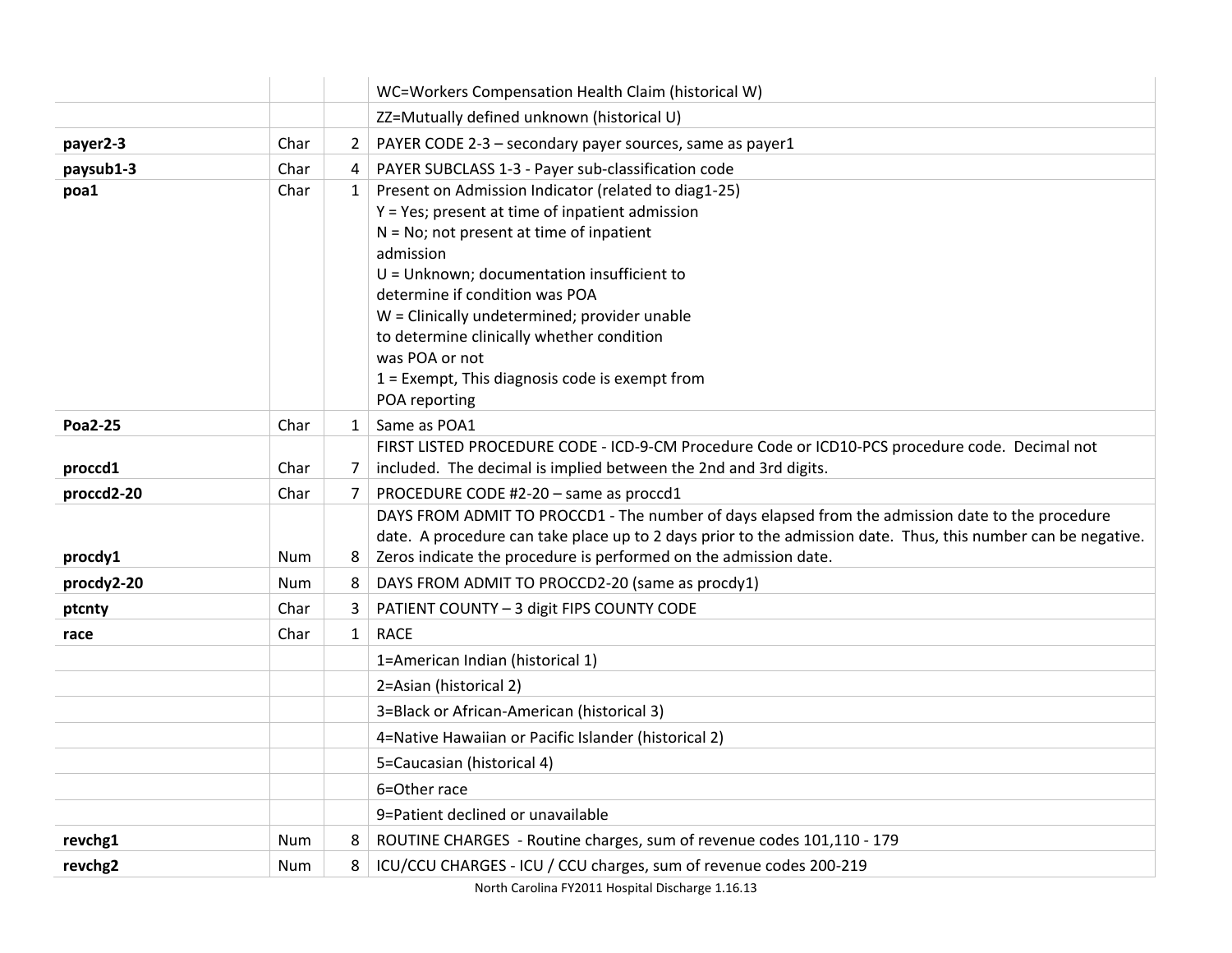| revchg3  | Num        | 8 | SURGERY CHARGES - Surgical charges, sum of revenue codes 360-379,710 - 729                                                                                                                     |
|----------|------------|---|------------------------------------------------------------------------------------------------------------------------------------------------------------------------------------------------|
| revchg4  | Num        | 8 | LAB CHARGES - Lab and blood charges, sum of revenue codes 300 -319, 390 - 399, 740 - 759                                                                                                       |
| revchg5  | Num        | 8 | PHARMACY CHARGES - Pharmacy charge, sum of revenue codes 250 - 269,630 - 639.                                                                                                                  |
| revchg6  | Num        | 8 | RADIOLOGY CHARGES - Radiology charge, sum of revenue codes 280 - 289,320 - 359, 400 - 409                                                                                                      |
| revchg7  | <b>Num</b> | 8 | RESPIRATORY CHARGES - Respiratory charge, sum of revenue codes 410 - 419,460 - 469                                                                                                             |
| revchg8  | Num        | 8 | THERAPY CHARGES - Therapy charge, sum of revenue codes 420 - 449,470 - 479                                                                                                                     |
| revchg9  | Num        | 8 | SUPPLIES CHARGES - Supplies charge, sum of revenue codes 270 - 279, 620 - 629                                                                                                                  |
| revchg10 | Num        |   | OTHER CHARGES - Other charges, sum of revenue codes 70-77; 100;180-189; 220-249; 290-299; 380-389;<br>450-459; 480-619; 640-669; 700-709; 730-739; 760-769; 790-859; 880-929; 940-949; 960-999 |
| servline | Char       | 6 | <b>SERVICE LINE</b>                                                                                                                                                                            |
|          |            |   | 1 = CARDIAC CARE (Medical)                                                                                                                                                                     |
|          |            |   | 2 = CARDIAC CARE (Surgical)                                                                                                                                                                    |
|          |            |   | 3 = CANCER CARE (Medical)                                                                                                                                                                      |
|          |            |   | 4 = CANCER CARE (Surgical)                                                                                                                                                                     |
|          |            |   | 5 = NEUROLOGICAL (Medical)                                                                                                                                                                     |
|          |            |   | 6 = NEUROLOGICAL (Surgical)                                                                                                                                                                    |
|          |            |   | 7 = RENAL / UROLOGY (Medical)                                                                                                                                                                  |
|          |            |   | 8 = RENAL / UROLOGY (Surgical)                                                                                                                                                                 |
|          |            |   | 9 = WOMENS HEALTH                                                                                                                                                                              |
|          |            |   | 10 = ORTHOPEDICS (Medical)                                                                                                                                                                     |
|          |            |   | 11 = ORTHOPEDICS (Surgical)                                                                                                                                                                    |
|          |            |   | 12 = RESPIRATORY                                                                                                                                                                               |
|          |            |   | $13 = MEDICINE$                                                                                                                                                                                |
|          |            |   | 14 = GENERAL SURGERY                                                                                                                                                                           |
|          |            |   | 15 = OTHER SURGERY                                                                                                                                                                             |
|          |            |   | $16 = NEWBORN$                                                                                                                                                                                 |
|          |            |   | 17 = PSYCHIATRY                                                                                                                                                                                |
|          |            |   | 18 = OPHTHALMOLOGY                                                                                                                                                                             |
|          |            |   | 19 = TRAUMA (Medical)                                                                                                                                                                          |
|          |            |   | 20 = TRAUMA (Surgical)                                                                                                                                                                         |
|          |            |   | $21 = DENTAL$                                                                                                                                                                                  |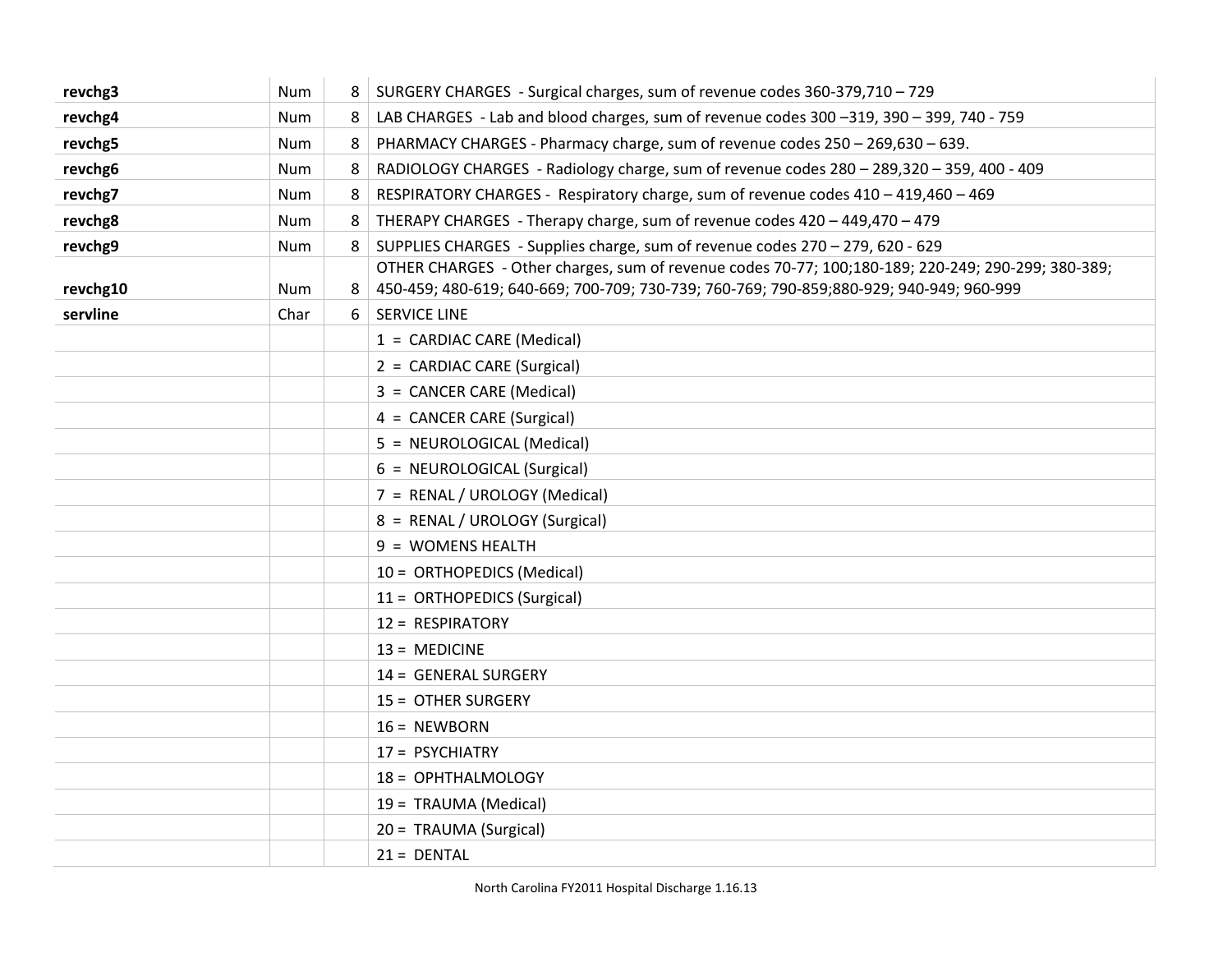|        |      |              | 22 = SUBSTANCE ABUSE                                                                                                                                           |
|--------|------|--------------|----------------------------------------------------------------------------------------------------------------------------------------------------------------|
|        |      |              | 23 = MISCELLANEOUS                                                                                                                                             |
|        |      |              | $24 = OBSTETRICS$                                                                                                                                              |
| sex    | Char |              | $1$   SEX - F = FEMALE, M= MALE U=UNKNOWN                                                                                                                      |
| source | Char | $\mathbf{1}$ | POINT OF ORIGIN (Related to Admission Source Type - asource - A= not newborn, N=newborn)                                                                       |
|        |      |              | 1=Non-health care facility point of origin (asource A only)                                                                                                    |
|        |      |              | 2=Clinic or physician's office (asource A only)                                                                                                                |
|        |      |              | 4=Transfer from a hospital (different facility) (asource A only)                                                                                               |
|        |      |              | 5=Transfer from a skilled nursing facility (SNF), intermediate care facility (ICF), or assisted living facility (ALF)<br>(asource A only)                      |
|        |      |              | 5=Born inside this hospital (asource N only)                                                                                                                   |
|        |      |              | 6=Transfer from another health care facility (asource A only)                                                                                                  |
|        |      |              | 6=Born outside this hospital (asource N only)                                                                                                                  |
|        |      |              | 8=Court/law enforcement (asource A only)                                                                                                                       |
|        |      |              | 9=Information not available (asource A only)                                                                                                                   |
|        |      |              | D=Transfer from one distinct unit of the hospital to another distinct unit of the same hospital resulting in a<br>separate claim to the payer (asource A only) |
|        |      |              | E=Transfer from ambulatory surgery center (asource A only)                                                                                                     |
|        |      |              | F=Transfer from a hospice facility(asource A only)                                                                                                             |
| status | Char | 6            | PATIENT DISPOSITION                                                                                                                                            |
|        |      |              | 1=Discharged to home or self-care (routine discharge)                                                                                                          |
|        |      |              | 2=Discharged/transferred to a short term general hospital for inpatient care                                                                                   |
|        |      |              | 3=Discharged/Transferred to skilled nursing facility (SNF) with Medicare certification                                                                         |
|        |      |              | 4=Discharged/transferred to a facility that provides custodial or supportive care                                                                              |
|        |      |              | 5=Discharged/transferred to a designated cancer center or children's hospital                                                                                  |
|        |      |              | 6=Discharged/Transferred to home under care of organized home health service organization                                                                      |
|        |      |              | 7=Left against medical advice or discontinued treatment                                                                                                        |
|        |      |              | 9=Admitted as an inpatient to this hospital                                                                                                                    |
|        |      |              | 20=Expired                                                                                                                                                     |
|        |      |              | 21=Discharged/Transferred to Court/Law enforcement                                                                                                             |
|        |      |              | 30=Still a patient                                                                                                                                             |
|        |      |              | 40=Expired at home                                                                                                                                             |